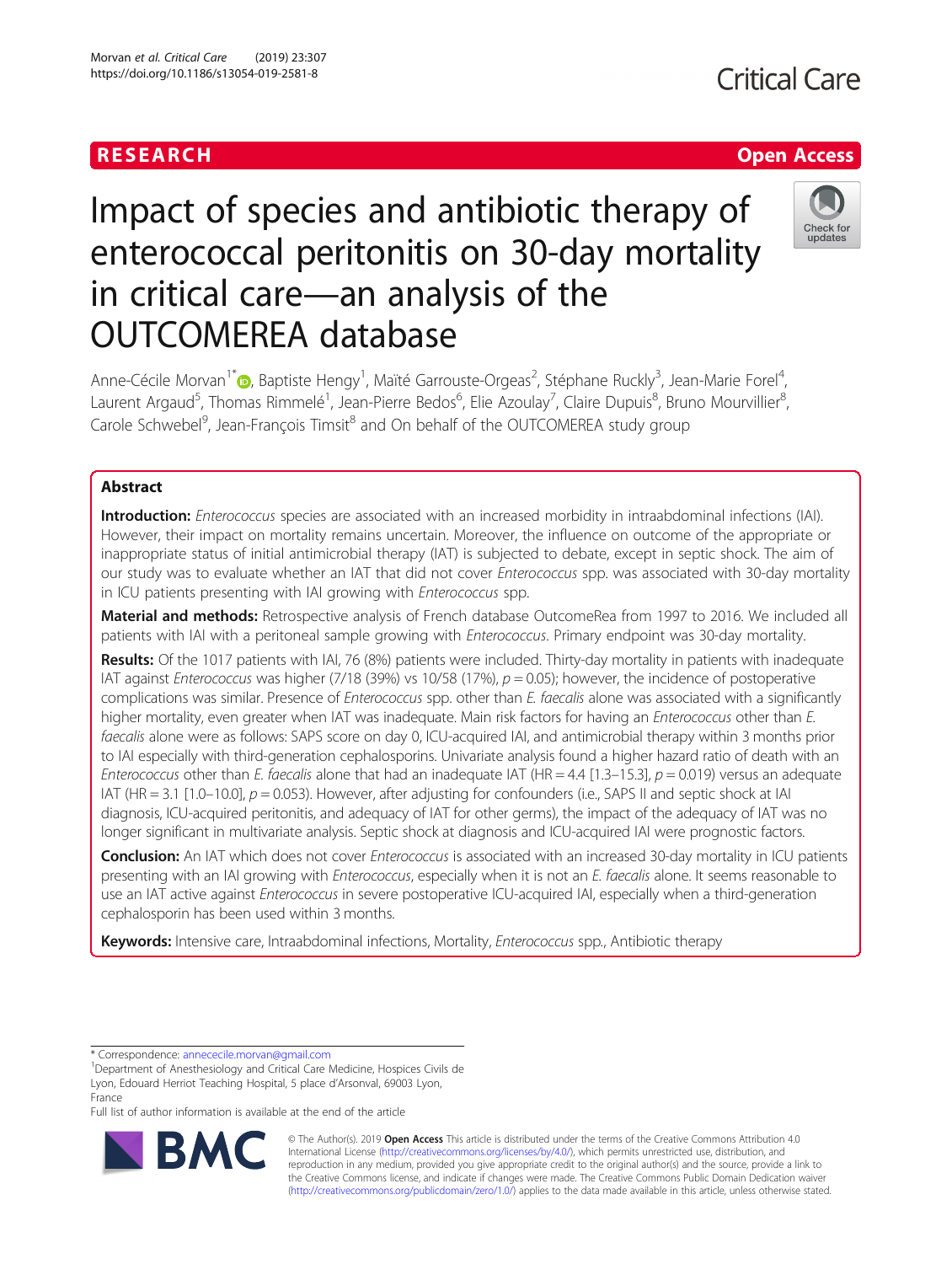#### Introduction

Intra-abdominal infections (IAI) represent the second most common cause of infection in the ICU [[1\]](#page-8-0). Indeed, they are complicated with septic shock in 40% of cases [[2\]](#page-8-0). Despite improvements in sepsis management, mortality remains high up to 40% in nosocomial IAI [\[3](#page-8-0), [4](#page-8-0)]. The primary treatment of IAI combines early source control and adequate antimicrobial therapy.

The incidence of Enterococci in IAI is 5 to 20% in community-acquired IAI and 30 to 40% in nosocomial IAI [[5](#page-8-0)]; however, the pathogenicity of Enterococci in IAI is debatable. According to Dupont, Koch, and Fisher, Enterococcus might express virulence factors and might synergize with other bacteria like Escherichia coli and anaerobes  $[6-8]$  $[6-8]$  $[6-8]$ . It has been clearly demonstrated that Enteroccoci are associated with proinflammatory responses, greater clinical disease burden, and shock [[9](#page-8-0)– [11\]](#page-8-0). So far, all authors agree with an increase in morbidity (septic shock, higher APACHE 2, and Sequential Organ Failure Assessment (SOFA) scores, higher postoperative infection scores, longer duration of mechanical ventilation and vasopressors, more relaparotomies), but the impact of Enterococcus on mortality is unclear [[12](#page-8-0)– [16\]](#page-8-0). Some studies found that the presence of Enterococci on peritoneal samples is a predictive factor for death  $[17–19]$  $[17–19]$  $[17–19]$  $[17–19]$  $[17–19]$  whereas others did not  $[20, 21]$  $[20, 21]$  $[20, 21]$  $[20, 21]$ .

Currently, the impact on prognosis of early antimicrobial therapy against *Enterococcus* spp. is not known and the indication of an initial empiric anti-enterococcal therapy differs among recommendations. Thus, the aim of our study was to compare the role of appropriate versus inappropriate antimicrobial therapy on 30-day mortality in ICU patients with IAI positive for Enterococcus.

#### Material and methods

This study was a retrospective data analysis from the OUTCOMEREA database (OutcomeRea®).

Data were prospectively collected daily by senior physicians with research assistants in the participating ICUs. All codes and definitions were established prior to study initiation and have been previously described [\[22\]](#page-8-0). We collected delay between hospitalization, diagnosis, and surgery.

Patients' age, sex, and McCabe score were recorded. Severity of illness was evaluated on the first ICU day using the Simplified Acute Physiology Score (SAPS II), Sequential Organ Failure Assessment (SOFA) score, and Glasgow Coma Scale (GCS) score. Knaus' scale definitions were used to record preexisting chronic organ failures including respiratory, cardiac, hepatic, renal, and immune system failures [\[23](#page-8-0), [24\]](#page-8-0). Admission category (medical, scheduled surgery, or unscheduled surgery), admission diagnosis (cardiac, respiratory, or neurological failure, infection, and other), invasive procedures (arterial or venous central catheter, Swan-Ganz catheter, or endotracheal intubation), and treatment of organ failures (inotropic support, hemodialysis, and mechanical ventilation) and ICU-acquired infections, bacteriological samples, and daily antimicrobial therapy were also collected.

Data collected from hospitalization records were as follows: risk factors for healthcare-associated infections, antimicrobial therapy within the 3 months prior to ICU admission (particularly with cephalosporins), date of diagnosis of IAI according to clinical, biological and radiological findings, anatomical origin of IAI, localized or generalized type of IAI, community-acquired or nosocomial infection, and pathophysiological mechanisms. We also collected delay between diagnosis according to clinical, biological, and radiological findings and surgery, initial and adapted antimicrobial therapy, Enterococcus species, sensibility to antimicrobial therapy, appropriate or inappropriate type of antimicrobial therapy against Enterococcus species, day of appropriate antimicrobial therapy for *Enterococcus* species and other microorganisms, surgical complications, need for redo laparotomy or percutaneous drainage, and development of tertiary peritonitis.

#### Ethical issue

The database is in accordance with French legislation concerning biomedical research. Patients or their family gave authorization for collection, conservation, and use of their personal anonymized data. Authorizations were obtained from the CNIL (Commission Nationale de l'Informatique et des Libertés), the CCTIRS (Comité consultatif sur le traitement de l'information en matière de recherche), and the Rhône-Alpes-Auvergne Institutional Review Board.

#### Inclusion criteria

Adult patients over 18 years old presenting with community-acquired or nosocomial IAI with a peritoneal sample growing with Enterococcus spp. and who were admitted to the ICU between 1997 and 2016 were included.

#### Non-inclusion criteria

Patients presenting superinfection of necrotizing pancreatitis, missing data either on the Enterococcus species or on the antimicrobial therapy, and samples coming from drains in the postoperative period were excluded.

#### Definition

Enterococcus IAI was defined as an IAI which required surgery or percutaneous drainage and whose intraoperative peritoneal sample was growing with *Enterococcus*. Day 0 (first day of the IAI) was defined as the day of surgery.

Intra-abdominal infections were nosocomial if they appeared after more than 48 h of hospitalization or if there were any risk factor of healthcare-associated infection (hospitalization within 3 previous months,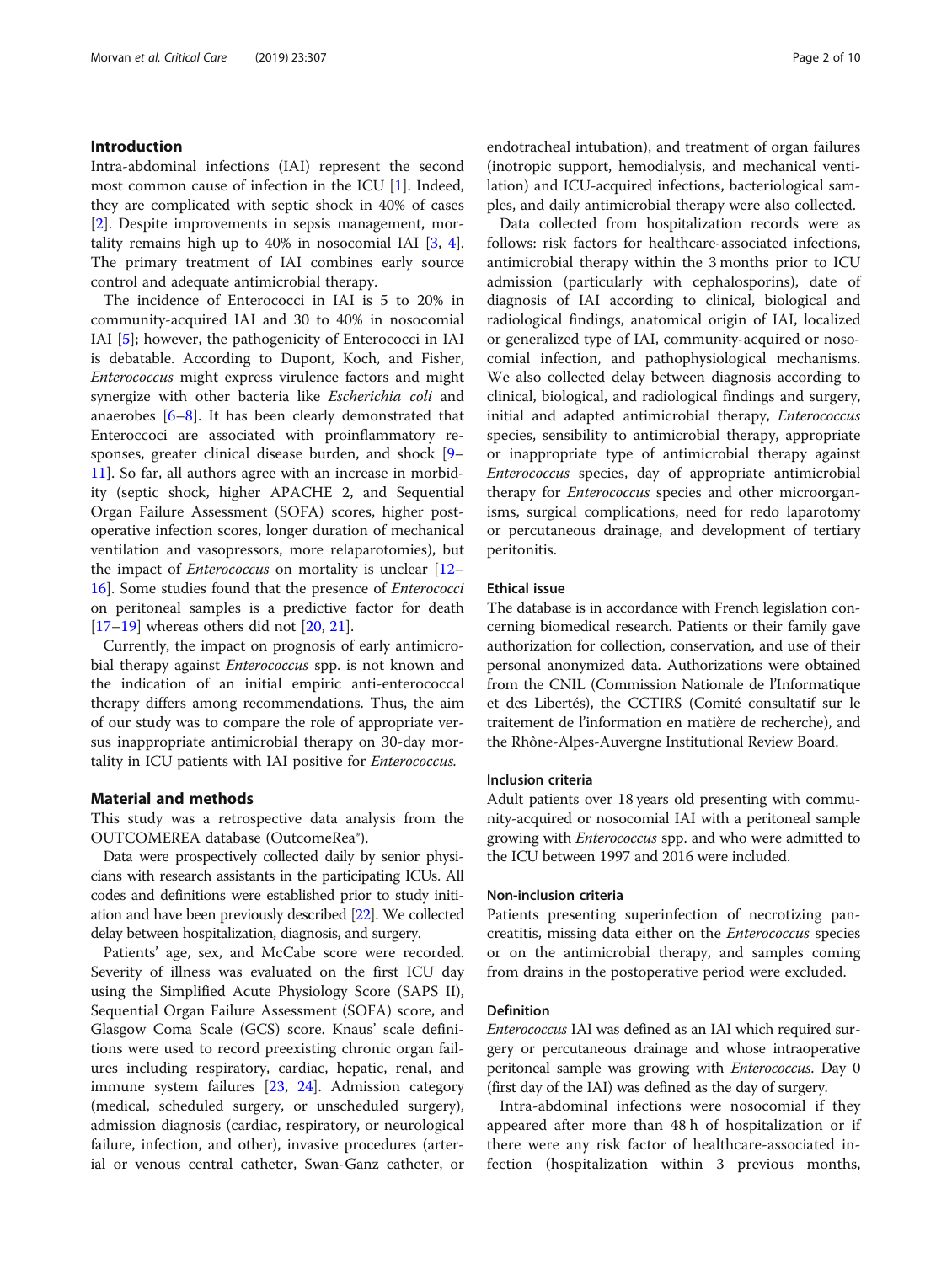rehabilitation/long-care stay within the 30 previous days, chronic dialysis or chemotherapy within 30 days, or home-care within 30 days).

Enterococcus IAI were identified from the infectious data recorded in the database. Medical records were then accessed to confirm diagnosis and details of the surgical procedure.

Initial antimicrobial therapy (IAT) was the antimicrobial therapy started on day 0 or day 1 after surgery. Antimicrobial therapy was considered appropriate or inappropriate according to the antibiogram when available. Otherwise, it was considered appropriate if it used either a penicillin (A or ureido or carboxy) or a carbapenem for Enterococcus faecalis, E. avium, or E. durans, and vancomycin, linezolide, or tigecycline for Enterococcus faecium.

Delay between IAI (day 0) and appropriate antimicrobial therapy were extracted from the database separately for *Enterococcus* spp. and other germs including yeasts.

Septic shock was defined according to the Surviving Sepsis Campaign 4th edition (2016) [\[25](#page-8-0)]. For septic shock at diagnosis, we considered septic shock criteria within a 72-h period including the day preceding and the day following IAI diagnosis.

Pneumoniae, other bacteremia (other than from intraabdominal origin), and catheter-related bloodstream infections were considered at diagnosis of IAI if they were diagnosed within 48 h preceding the IAI diagnosis.

#### **Outcomes**

Primary outcome was 30-day mortality. Secondary outcomes were surgical complications, redo laparotomies or percutaneous drainage, postoperative infectious complications, and septic shock at day 30.

#### Statistical analysis

Patient characteristics were expressed in numbers (percentages) and median (interquartile interval) for qualitative and quantitative variables, respectively. They were compared using chi-squared and Mann-Whitney tests respectively. The impact on day 30 mortality of Enterococcus species and inappropriate IAT on Enterococcus species were assessed with univariate Cox models. Then, multivariate Cox models adjusted on SAPS score on day 0, acquisition of peritonitis in ICU, and adequacy of IAT on other germs were used. For every analysis,  $p < 0.05$ was considered significant. All statistics were done using SAS software (v 9.3, SAS Institute, Cary, NC, USA).

#### Results

Between 1997 and 2016, data of 1017 patients with IAI were analyzed. Only 76 IAI with *Enterococcus* were included (Additional file [1\)](#page-7-0). Incidence of Enterococcus differed between centers (Additional file [2](#page-7-0)). Median [IQR]

age was 72 [59–78]. Fifty-seven percent of patients were male. Median SAPS II score at day 0 was 52 [41–64]. Median time between admission in the hospital or in the ICU and diagnosis of IAI was  $8 \left[ 5 - 10 \right]$  $8 \left[ 5 - 10 \right]$  $8 \left[ 5 - 10 \right]$  and  $1 \left[ 1 - 4 \right]$  days, respectively. Eight (10.5%) patients had a community-acquired IAI. Sixty-eight (89.5%) patients had a nosocomial IAI, among them 2 were healthcare-associated IAI and 66 were hospital-acquired IAI. Two patients had a percutaneous drainage as an initial treatment, and 7 had a percutaneous drainage secondarily after an initial surgical treatment. IAI characteristics are described in Table [1.](#page-3-0)

Germs associated with Enterococcus were as follows: Gram-positive cocci (22%), Gram-negative bacilli (74%), anaerobes (20%), and yeasts (24%). IAI were associated with Enterococcus bacteremia in 4 (5%) of cases. Eleven (14%) of the 76 IAI were growing with only Enterococcus species. Empirical antimicrobial therapies were piperacillin-tazobactam (49%), carbapenems (33%), vancomycin (30%), and third-generation cephalosporins (9%) in combination with aminoglycosides in 70% of the cases. Initial empirical antimicrobial therapy was inappropriate against Enterococcus species isolated from peritoneal sample in 18 (23.7%) of cases and against other germs in 12 (15.8%) of cases. Antimicrobial therapy was modified to cover the recovered Enterococci in 13 (72%) patients. Sensitivity to amoxicillin and vancomycin was always available. There were 3 ESBL and no VRE.

Table [2](#page-4-0) compares patients who received adequate versus inadequate empirical therapy. The two groups were similar for year of inclusion, age, gender, causes, and origins of IAI. Thirty-day mortality was significantly higher in the group who received inadequate empiric antimicrobial therapy against *Enterococcus* species identified on peritoneal sample, but there was no difference in postoperative complications. In this group, Enterococcus spp. other than *Enterococcus faecalis* were more frequently identified. Survival curves according to adequacy of IAT against Enterococcus species identified on peritoneal sample are shown in Fig. [1](#page-5-0).

Comparisons between patients with IAI growing with Enterococcus spp. other than Enterococcus faecalis and Enterococcus faecalis alone are described in Table [2](#page-4-0). Day 30 mortality was significantly higher in IAI growing with Enterococcus spp. other than *E. faecalis* alone but there was no difference in postoperative complications. Survival curves according to Enterococcus species are shown in Fig. [2.](#page-5-0)

Impact on 30-day survival of the enterococcal species and the adequacy of antibiotic therapy on enterococci is displayed on Table [3.](#page-6-0)

Univariate analysis demonstrated that the identification of species other than E. faecalis alone was associated with death and the mortality rate was greater if the antibiotic therapy was inadequate against *Enterococcus* spp. identified on peritoneal samples.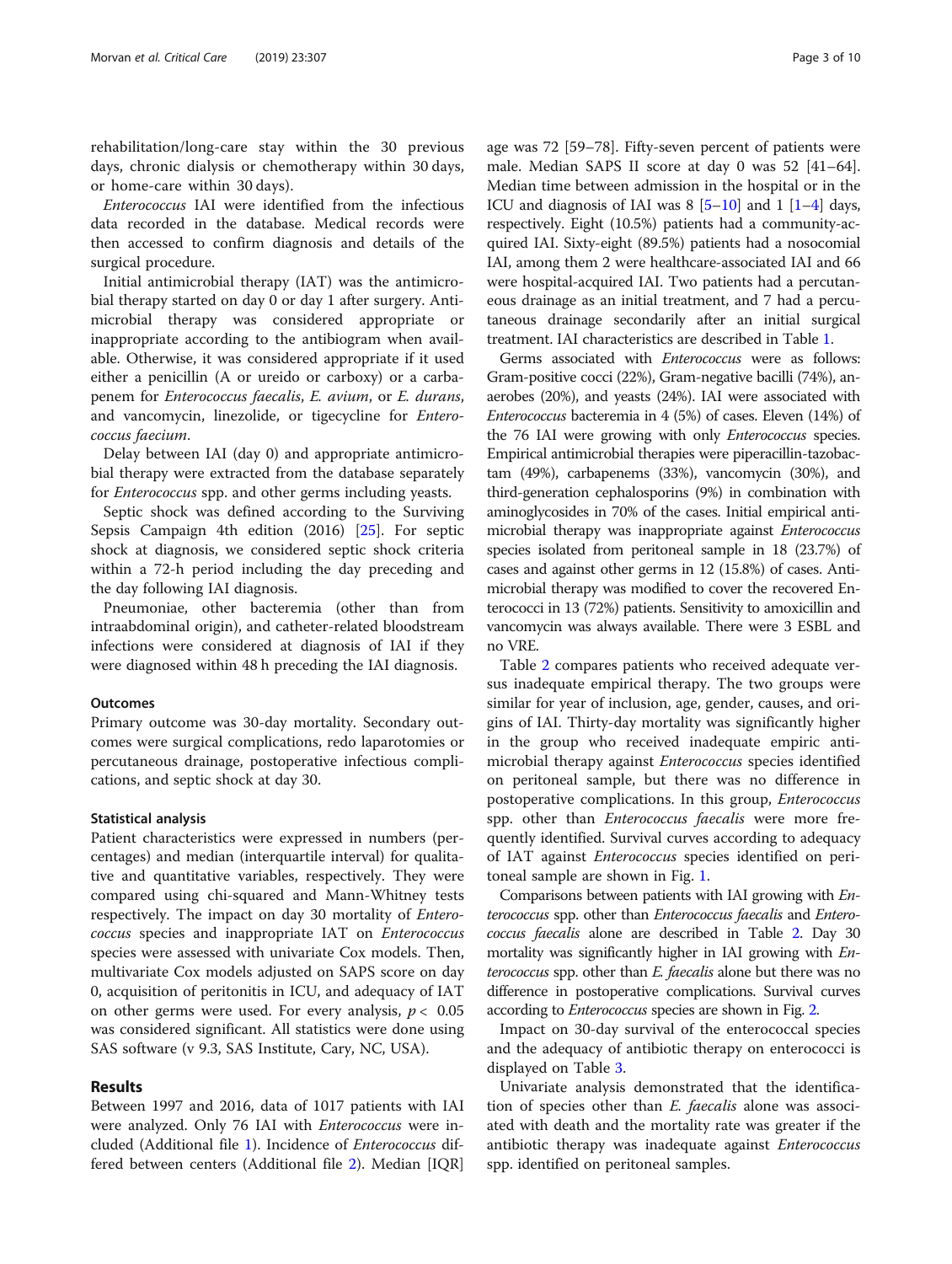<span id="page-3-0"></span>Table 1 Population characteristics. Results expressed in numbers (percentages) except \*median and interquartile interval [1st–3rd]. IAI intraabdominal infection

| Variables                                                       | All IAI with<br>Enterococcus<br>spp. $(n = 76)$ |
|-----------------------------------------------------------------|-------------------------------------------------|
| Age (years)*                                                    | 71.7 [59.0-78.1]                                |
| Gender (M/F)                                                    | 43/33                                           |
| Day 0 SAPS score*                                               | 48 [37–57]                                      |
| Immunocompromised status                                        | 20 (26.3%)                                      |
| Hospital admission-IAI time*                                    | $8[2-18]$                                       |
| ICU admission-IAI time*                                         | $1[1-4]$                                        |
| IAI diagnosis-surgery time                                      | $0 [0 - 0]$                                     |
| E. faecium                                                      | 28 (36.8%)                                      |
| E. faecalis                                                     | 46 (60.5%)                                      |
| Other Enterococcus spp.                                         | 9 (11.8%)                                       |
| ICU acquired                                                    | 24 (31.6%)                                      |
| Nosocomial                                                      | 68 (89.5%)                                      |
| Postoperative                                                   | 53 (69.7%)                                      |
| Enterococcal bacteremia                                         | 4 (5.3%)                                        |
| Septic shock at time of IAI diagnosis                           | 53 (69.7%)                                      |
| Source control                                                  |                                                 |
| Surgery                                                         | 74 (97.4%)                                      |
| Percutaneous drainage                                           | 2(2.6%)                                         |
| IAI anatomical origin                                           |                                                 |
| Colon                                                           | 32 (42.7%)                                      |
| Small intestine                                                 | 19 (25.3%)                                      |
| Hepatobiliary                                                   | 12 (16%)                                        |
| Gastroduodenal                                                  | 8 (10.7%)                                       |
| Pathophysiology of IAI                                          |                                                 |
| Perforation                                                     | 22 (28.9%)                                      |
| Intraabdominal abscess                                          | 27 (35.5%)                                      |
| Fistula                                                         | 26 (34.2%)                                      |
| <b>Necrosis</b>                                                 | 19 (25.0%)                                      |
| Surgical complications                                          | 35 (46.1%)                                      |
| Intraabdominal abscess                                          | 20 (26.3%)                                      |
| Wound infection                                                 | 19 (25.0%)                                      |
| Fistula                                                         | 8 (10.5%)                                       |
| Suture line disruption                                          | 2(2.6%)                                         |
| Evisceration                                                    | 1 (1.3%)                                        |
| Relaparotomy or percutaneous drainage at day 30                 | 23 (30.3%)                                      |
| IAI-relaparotomy or IAI-percutaneous drainage time<br>$(days)*$ | $10 [6 - 20]$                                   |
| Tertiary peritonitis                                            | 16 (21.3%).                                     |
| Postoperative infectious complications at day 30                | 24 (31.6%)                                      |
| Septic shock at day 30                                          | 44 (57.9%)                                      |
| Mortality at day 30                                             | 17 (22.4%)                                      |

However, after adjusting for confounders (i.e., SAPS II and septic shock at IAI diagnosis, ICU-acquired peritonitis, and adequacy of antibiotic therapy for other germs), the impact of the adequacy of antimicrobial therapy was no longer significant (Table [3\)](#page-6-0). The impact of culturing enterococci other than *E. faecalis* remained a poor prognosis  $(HR = 2.283 [0.730 - 7.141], p = 0.156)$ . A septic shock at IAI diagnosis and an ICU-acquired IAI were associated with death regardless of the adequacy of IAT and Enterococcus species.

Survival curves according to adequacy of IAT on germs other than Enterococcus species identified on peritoneal sample are shown in Additional file [3](#page-7-0).

Neither adequacy of IAT nor Enterococcus species were associated with redo laparotomy on day 30 or percutaneous drainage in both univariate and multivariate analyses.

#### **Discussion**

In a large cohort of severe peritonitis with enterococci admitted in the ICU, we found that inadequate IAT against Enterococcus spp. was associated with increased 30-day mortality. We also found that *Enterococcus* spp. other than E. faecalis alone were more frequent in cases of previous therapy with third-generation cephalosporins in the past 3 months and in ICU-acquired peritonitis. It was associated with inadequate IAT and a poorer prognosis.

Intraabdominal infections growing with Enterococcus are associated with a worse prognosis. Theunissen et al. showed that presence of Enterococci is a predictive factor for death in both nosocomial and community-acquired IAI and is independently associated with mortality (OR 3.88 (1.05–14.28)  $p = 0.044$ ) [\[19](#page-8-0)]. In our study, the large majority of IAI was nosocomial (90%) and mortality was high (22% in the whole population and 39% in the inappropriate first antimicrobial therapy group). It was comparable with previously published data: 39% in Montravers et al. study (mainly postoperative IAI with multidrug-resistant bacteria), 25% in Sotto et al. (ICU IAI), and 25% in Theunissen et al. (40% of nosocomial IAI) [\[17,](#page-8-0) [19,](#page-8-0) [26\]](#page-8-0). Recently, Freedberg et al. found in a cohort of 301 medical ICU patients that VRE colonization and Enterococcus domination were both associated with death or all-cause infection at 30 days (aHR 1.46, 95% CI 1.06–2.00 and aHR 1.47, 95% CI 1.00–2.19, respectively) after adjusting for severity of illness [[27](#page-8-0)].

We found that an inappropriate IAT against *Entero*coccus spp. identified on peritoneal samples was associated with a higher 30-day mortality. The only prospective randomized trial that compared treatment with antimicrobial therapy active or inactive against Enterococcus (penicillin vs cephalosporin) concluded no differences between both groups [[28\]](#page-8-0). This study included only non-severe community-acquired IAI (median APACHE scores 10 and 9); the number of IAI growing with *Enterococcus* was very low (6)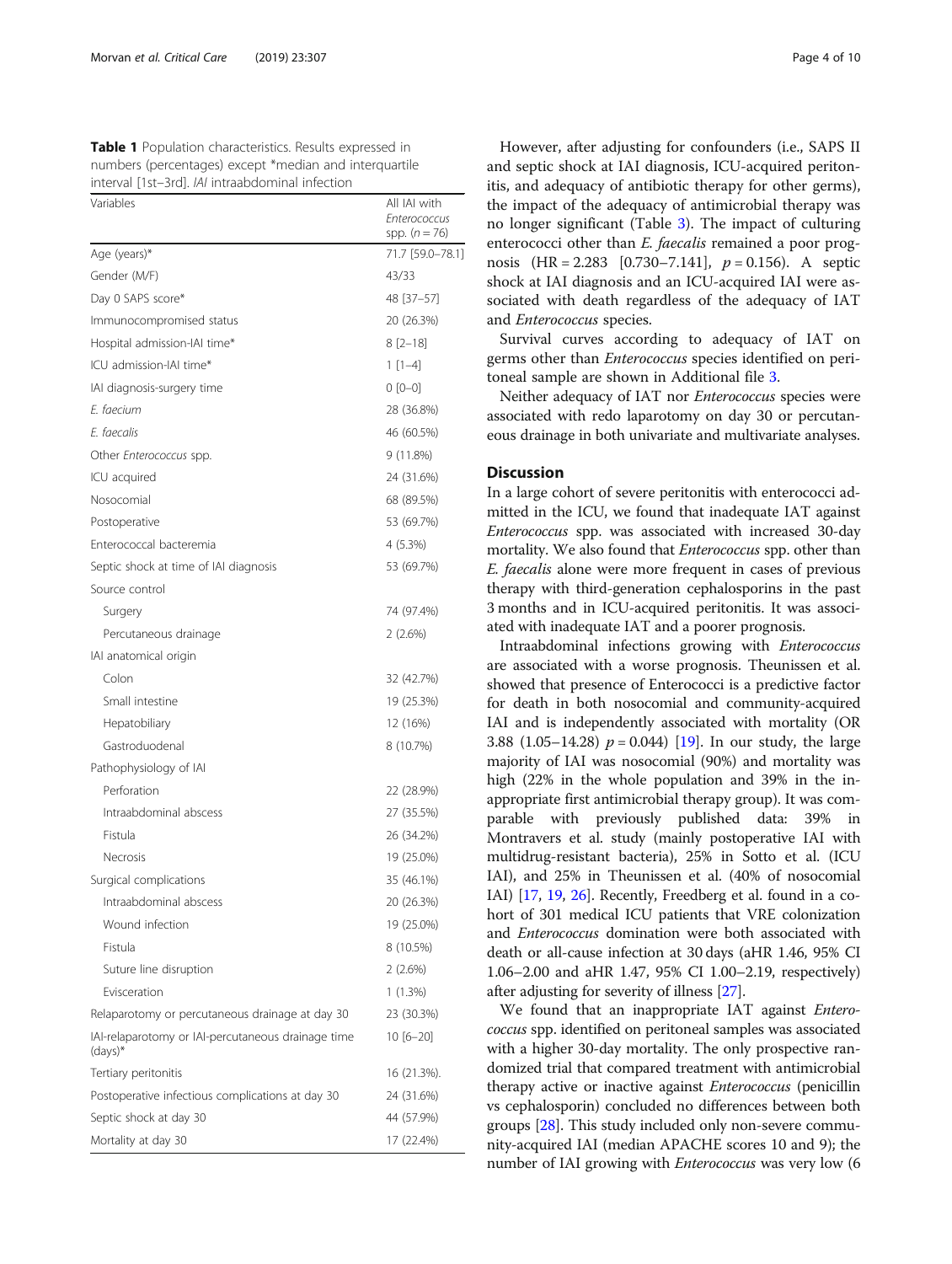<span id="page-4-0"></span>

| Table 2 Comparison between patients who received an appropriate initial antimicrobial therapy against <i>Enterococcus</i> species  |
|------------------------------------------------------------------------------------------------------------------------------------|
| isolated from peritoneal sample versus patients who did not and between the groups E. faecalis alone and Enterococcus other than   |
| E. faecalis alone. Results expressed in numbers (percentages) apart from *median and interquartile interval [1st-3rd]. **Diagnosed |
| within 48 h preceding IAI diagnosis. <i>IAI</i> intraabdominal infections                                                          |

| Variables                                                                   | Initial antimicrobial<br>therapy inactive against therapy active against<br>Enterococcus ( $n = 18$ ) | Initial antimicrobial<br>Enterococcus ( $n = 58$ ) | $\mathcal{D}$  | Enterococcus other<br>than E. faecalis<br>alone $(n = 34)$ | E. faecalis alone<br>without other<br>Enterococcus species<br>$(n = 42)$ | $\mathcal{D}$ |
|-----------------------------------------------------------------------------|-------------------------------------------------------------------------------------------------------|----------------------------------------------------|----------------|------------------------------------------------------------|--------------------------------------------------------------------------|---------------|
| Antimicrobial therapy use $<$ 3 months prior 9 (50.0)<br>to IAI             |                                                                                                       | 34 (58.6)                                          | 0.519          | 26 (76.5)                                                  | 17(40.5)                                                                 | 0.002         |
| Third-generation cephalosporin use<br>< 3 months prior to IAI               | 6(33.3)                                                                                               | 7(12.1)                                            | 0.036          | 9(26.5)                                                    | 4(9.5)                                                                   | 0.051         |
| Hospital admission-IAI time*                                                | $4[2-7]$                                                                                              | $10 [3 - 22]$                                      | 0.016          | $10 [3 - 24]$                                              | $6[2-13]$                                                                | 0.104         |
| ICU admission-IAI time*                                                     | $1 [1-4]$                                                                                             | $1$ [1-5]                                          | 0.622          | $2[1-7]$                                                   | $1$ [1-1]                                                                | 0.024         |
| IAI diagnosis-surgery time*                                                 | $0 [0 - 0]$                                                                                           | $0 [0 - 0]$                                        | 0.728          | $0 [0 - 0]$                                                | $0 [0 - 0]$                                                              | 0.986         |
| Postoperative IAI                                                           | 7(38.9)                                                                                               | 18 (79.3)                                          | 0.001          | 23 (67.6)                                                  | 30 (71.4)                                                                | 0.721         |
| ICU-acquired IAI                                                            | 8(44.4)                                                                                               | 16 (27.6)                                          | 0.179          | 15(44.1)                                                   | 9(21.4)                                                                  | 0.034         |
| SAPS on day 0*                                                              | 56.5 [39-63]                                                                                          | 45.5 [37-55]                                       | 0.029          | 50.0 [39-60]                                               | 45.5 [36-54]                                                             | 0.051         |
| Day 0 vasopressor use                                                       | 14 (77.8)                                                                                             | 40 (69.0)                                          | 0.471          | 27 (79.4)                                                  | 27(64.3)                                                                 | 0.148         |
| Septic shock at diagnosis                                                   | 15 (83.3)                                                                                             | 38 (65.5)                                          | 0.151          | 26 (76.5)                                                  | 27(64.3)                                                                 | 0.250         |
| Pneumonia**                                                                 | 1(5.6)                                                                                                | 1(1.7)                                             | 0.375          | 1(2.9)                                                     | 1(2.4)                                                                   | 0.879         |
| Other bacteremia**                                                          | 2(11.1)                                                                                               | 4(6.9)                                             | 0.562          | 2(5.9)                                                     | 4(9.5)                                                                   | 0.558         |
| Catheter-related bloodstream infection**                                    | 0(0)                                                                                                  | 3(5.2)                                             | 0.151          | 1(2.9)                                                     | 2(4.8)                                                                   | 0.685         |
| Adequate initial antimicrobial therapy<br>against other germs               | 14 (77.8)                                                                                             | 50 (86.2)                                          | 0.392          | 28 (82.4)                                                  | 36 (85.7)                                                                | 0.689         |
| Inadequate initial antimicrobial therapy<br>against identified Enterococcus | 18 (100)                                                                                              | 0(0)                                               | $\,<$<br>0.001 | 22 (64.7)                                                  | 36 (85.7)                                                                | 0.032         |
| Vancomycin in initial antimicrobial<br>regimen                              | 1(5.6)                                                                                                | 22 (37.9)                                          | 0.009          |                                                            |                                                                          |               |
| E. faecium isolated in peritoneal sample                                    | 11(61.1)                                                                                              | 17 (29.3)                                          | 0.015          |                                                            |                                                                          |               |
| E. faecalis isolated in peritoneal sample                                   | 8(44.4)                                                                                               | 38 (65.5)                                          | 0.110          |                                                            |                                                                          |               |
| Other Enterococcus isolated in peritoneal<br>sample                         | 2(11.1)                                                                                               | 7(12.1)                                            | 0.913          |                                                            |                                                                          |               |
| Day 30 surgical complications                                               | 8(44.4)                                                                                               | 27(46.6)                                           | 0.875          | 15(44.1)                                                   | 20 (47.6)                                                                | 0.761         |
| Day 30 relaparotomy or percutaneous<br>drainage                             | 4(22.2)                                                                                               | 19 (32.8)                                          | 0.395          | 7(20.6)                                                    | 16(38.1)                                                                 | 0.099         |
| Day 30 infectious complications                                             | 7(38.9)                                                                                               | 17 (29.3)                                          | 0.445          | 12(35.3)                                                   | 12 (28.6)                                                                | 0.531         |
| Day 30 mortality                                                            | 7(38.9)                                                                                               | 10(17.2)                                           | 0.054          | 12(35.3)                                                   | 5(11.9)                                                                  | 0.015         |

over 110 peritonitis) [[28](#page-8-0)]. However, in a population of 200 postoperative IAI among which 42 were growing with Enterococcus, Sitges-Serra et al. found that mortality was higher when IAT did not cover these Enterococcus (21% vs 4%,  $p < 0.001$ ) [[14](#page-8-0)]. In *Enterococcus* bacteremia, early use of anti-Enterococcus antimicrobial therapy within 48 h is a protective factor against death [[29](#page-8-0)].

Several studies have evaluated the impact on mortality of the adequacy of an initial empiric antimicrobial therapy for all peritoneal germs in general (not only for Enterococcus). Sotto, Mosdell, Montravers, and Sturkenboom did not find any difference [\[17](#page-8-0), [20,](#page-8-0) [30](#page-8-0), [31](#page-8-0)]. However, Sotto studied ICU IAI but the numbers were small in the inappropriate

antimicrobial therapy group (14 patients) and the three other studies included mainly patients with community-acquired and non-severe IAI. Nevertheless, Montravers' study on postoperative IAI growing with multiresistant bacteria (2009) and Harbarth's study on severe sepsis and septic shock showed that an inappropriate IAT was an independent risk factor of death in IAI [\[26,](#page-8-0) [32](#page-8-0)]. Thus, it seems that an appropriate IAT has an impact on mortality especially in severe postoperative IAI with septic shock.

However, we did not find more redo laparotomies or percutaneous drainages or infectious complications at day 30 when IAT was inappropriate. Other studies showed that an inappropriate IAT against all microbials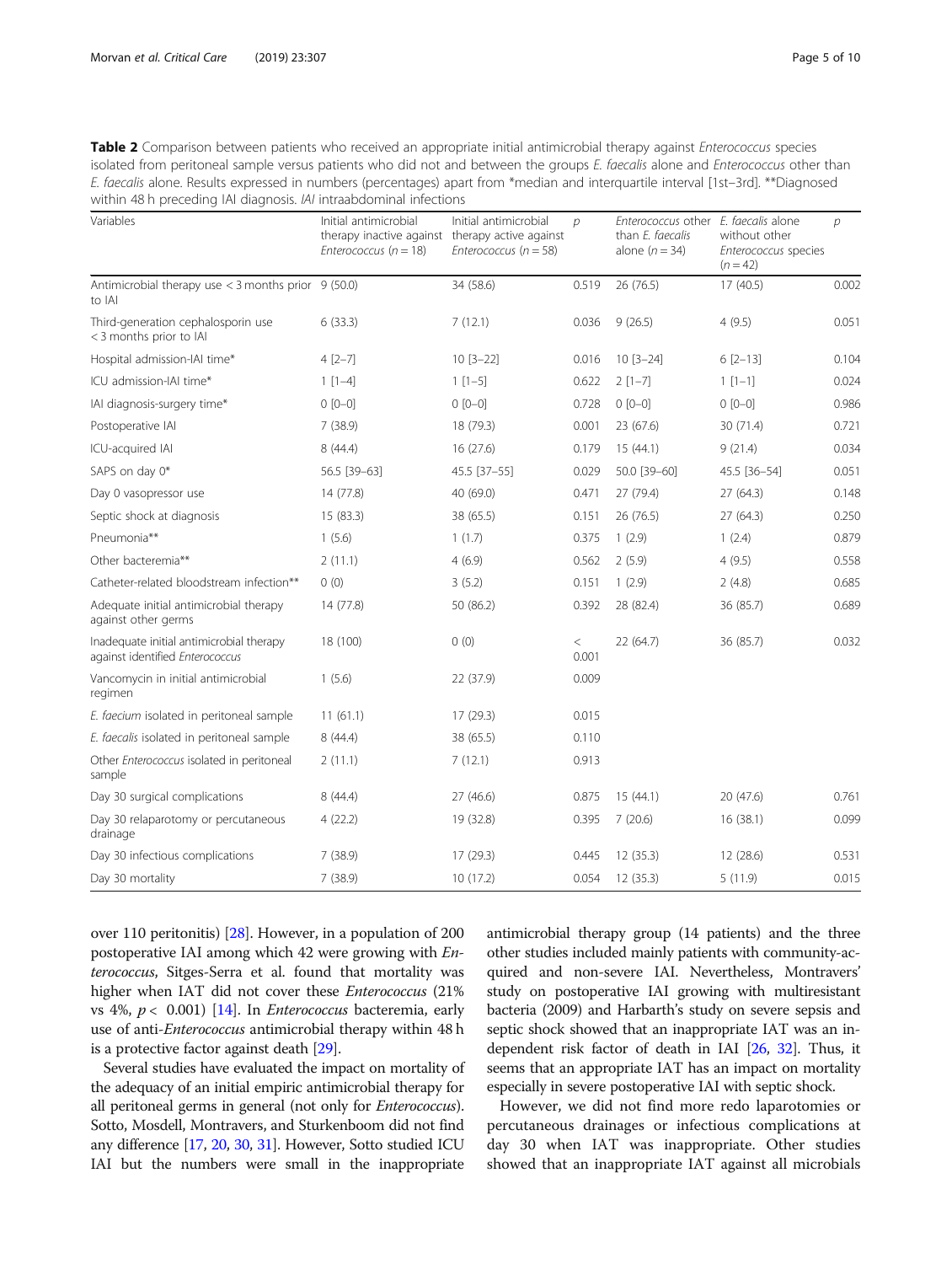<span id="page-5-0"></span>

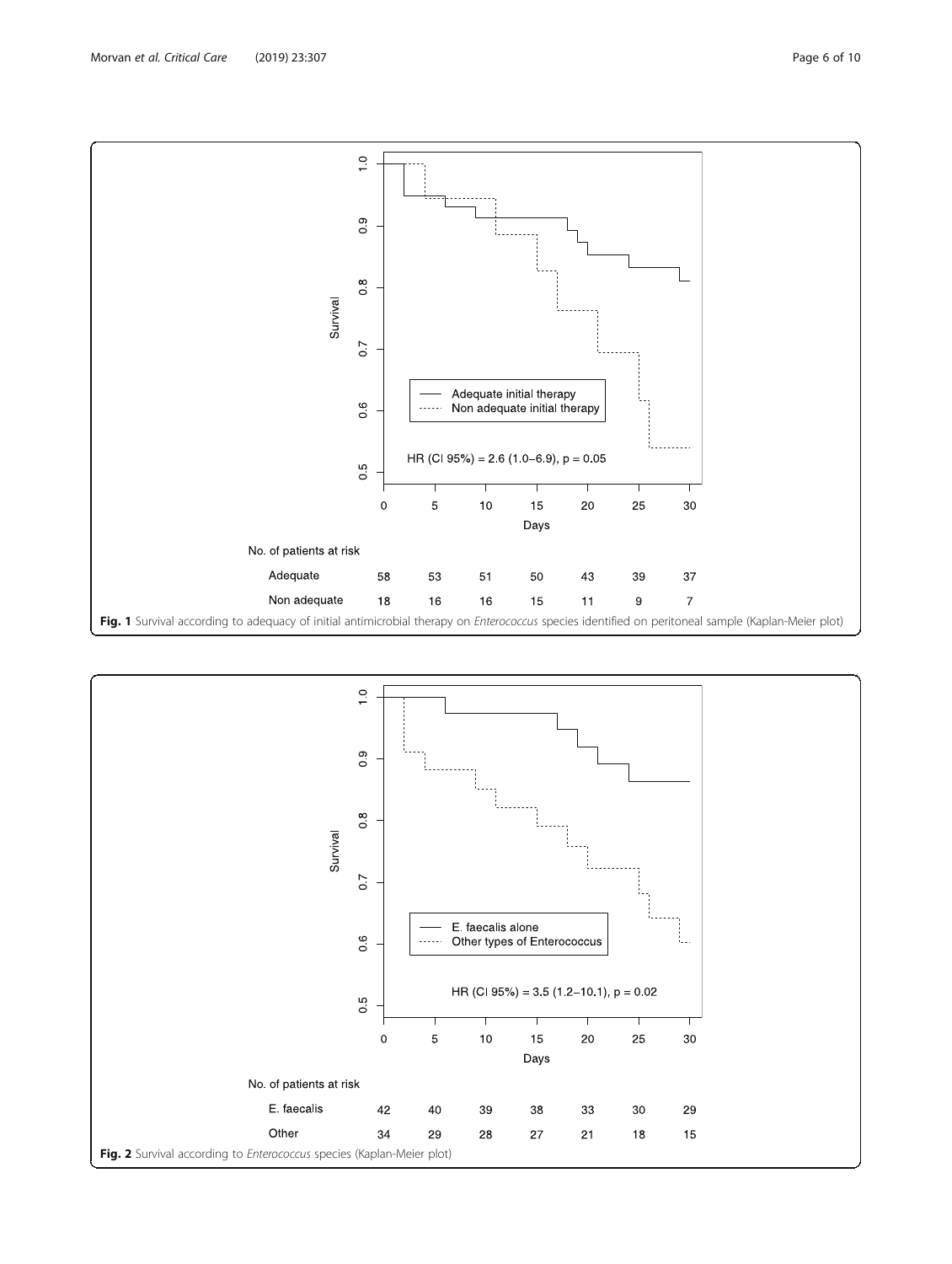<span id="page-6-0"></span>

| Table 3 Univariate and multivariate models evaluating the impact of <i>Enterococci</i> spp. and adequacy of initial antimicrobial therapy |
|-------------------------------------------------------------------------------------------------------------------------------------------|
| on enterococci on day 30 mortality, with adjustment on SAPS score and septic shock at diagnosis, acquisition of IAI in ICU, and           |
| adequacy of initial antimicrobial therapy on other germs. *As interaction term between adequate therapy and other than E. faecalis        |
| alone IAI was significant, we created a variable with three classes, E. faecalis IAI was the reference                                    |

| Parameters                                                    | <b>HR</b> | CI 95% |        | p value |
|---------------------------------------------------------------|-----------|--------|--------|---------|
| Univariate models                                             |           |        |        |         |
| No E. faecalis alone                                          | 3.545     | 1.247  | 10.079 | 0.018   |
| Inappropriate IAT on Enterococcus spp.                        | 2.612     | 0.991  | 6.883  | 0.052   |
| No E. faecalis alone $+$ inadequate IAT on Enterococcus spp.* | 4.427     | 1.277  | 15.344 | 0.019   |
| No E. faecalis alone + adequate IAT on Enterococcus spp.*     | 3.106     | 0.985  | 9.796  | 0.053   |
| Multivariate models                                           |           |        |        |         |
| Inappropriate IAT on Enterococcus spp.                        | 1.445     | 0.498  | 4.195  | 0.498   |
| SAPS on day 0                                                 | 1.003     | 0.964  | 1.043  | 0.893   |
| ICU-acquired peritonitis                                      | 3.282     | 1.191  | 9.041  | 0.021   |
| Adequate IAT on other germs                                   | 1.364     | 0.299  | 6.221  | 0.689   |
| Septic shock at diagnosis                                     | 11.828    | 1.451  | 96.396 | 0.021   |
| No E. faecalis alone                                          | 2.283     | 0.730  | 7.141  | 0.156   |
| SAPS on day 0                                                 | 1.003     | 0.964  | 1.043  | 0.890   |
| ICU-acquired peritonitis                                      | 2.613     | 0.898  | 7.605  | 0.078   |
| Adequate IAT on other germs                                   | 1.469     | 0.312  | 6.927  | 0.627   |
| Septic shock at diagnosis                                     | 11.101    | 1.386  | 88.887 | 0.023   |
| No E. faecalis alone $+$ inadequate IAT on Enterococcus spp.  | 2.290     | 0.551  | 9.519  | 0.254   |
| No E. faecalis alone $+$ adequate IAT on Enterococcus spp.    | 2.281     | 0.690  | 7.535  | 0.176   |
| SAPS on day 0                                                 | 1.003     | 0.964  | 1.043  | 0.890   |
| ICU-acquired peritonitis                                      | 2.611     | 0.859  | 7.937  | 0.091   |
| Adequate IAT on other germs                                   | 1.470     | 0.307  | 7.031  | 0.629   |
| Septic shock at diagnosis                                     | 11.094    | 1.371  | 89.776 | 0.024   |

found on the peritoneal sample was associated with a higher morbidity both in community-acquired and nosocomial IAI in terms of length of stay, wound infection, redo laparotomies, and postoperative complications [[14](#page-8-0), [26,](#page-8-0) [30](#page-8-0), [31](#page-8-0), [33](#page-8-0), [34](#page-8-0)].

An inadequate IAT against Enterococcus spp. identified on peritoneal samples was associated with postoperative IAI, time between hospital admission and IAI, antimicrobial therapy with third-generation cephalosporins within the 3 months prior to IAI, IAI with E. faecium or any Enterococcus species other than E. faecalis, and an IAT that did not include vancomycin. This implies that adequacy of IAT was associated with the use of vancomycin. WSES recommendations are to cover Enterococcus in postoperative IAI but not in community-acquired IAI [[35](#page-9-0)]. For IDSA, "empiric anti-enterococcal therapy is recommended for patients with healthcare-associated IAI, particularly those with postoperative infection, those who have previously received cephalosporins or other antimicrobial agents selecting for Enterococcus species, immunocompromised patients, and those with valvular heart disease or prosthetic intravascular materials". "Anti-enterococcal therapy should be directed against Enterococcus faecalis", and "antibiotics that can potentially be used … include ampicillin, piperacillin-tazobactam or vancomycin" [[36](#page-9-0)].

In multivariate analysis, adequacy of IAT on Enterococcus species was no longer independently associated with survival after adjustment on adequacy of IAT on other germs, time of onset of IAI (ICU-acquired IAI), SAPS score, and septic shock at time of diagnosis. However, septic shock at diagnosis and ICU-acquired IAI were risk factors for death regardless of the Enterococcus species and adequacy of IAT. It has been shown multiple times in the literature that an IAI with septic shock has a higher mortality rate than an IAI without septic shock [[2,](#page-8-0) [20,](#page-8-0) [37\]](#page-9-0) and our study confirms this finding.

Finally, we found a difference in 30-day mortality depending on Enterococcus species: E. faecalis alone vs Enterococcus other than E. faecalis alone (mostly E. faecium). In univariate analysis, we found a higher hazard ratio for death with an *Enterococcus* other than *E. faecalis* alone that had been initially inadequately treated compared to adequately treated; this suggests that the species of Enterococcus had a greater impact than adequacy of IAT on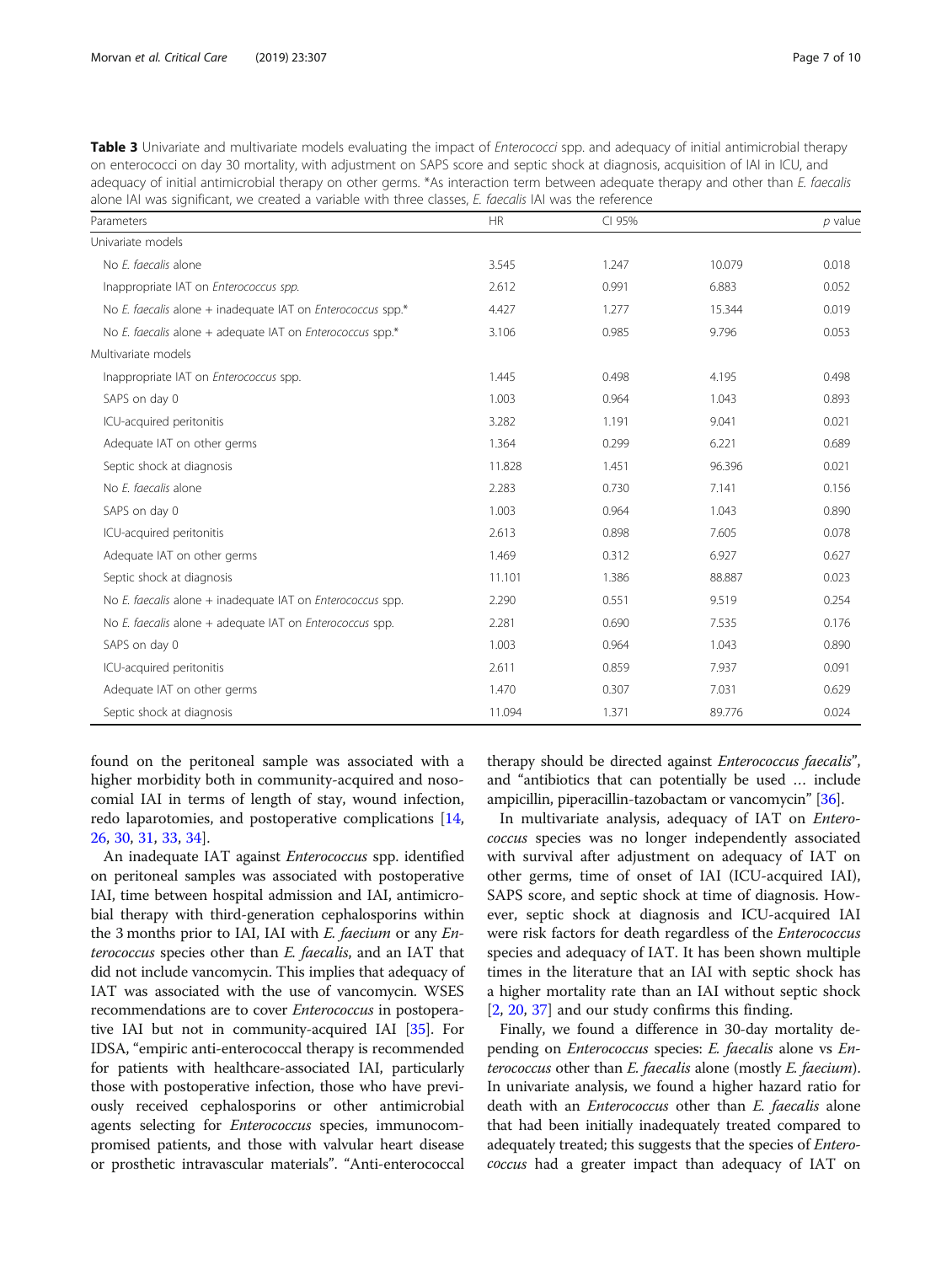<span id="page-7-0"></span>survival. Risk factors of having an *Enterococcus* other than E. faecalis alone in univariate analysis were SAPS score on day 0, Cardio SOFA score on ICU admission, time between ICU admission and IAI, ICU-acquired IAI, antimicrobial therapy within the 3 months prior to IAI especially with third-generation cephalosporins, antimicrobial therapy prior to relaparotomy in postoperative IAI, and an inadequate IAT. Previous studies on enterococcal bacteremia found that SAPS score, prior antimicrobial therapy exposure (mainly penicillin and thirdgeneration cephalosporins, but also carbapenems, aminoglycosides, and clindamycin), hematologic malignancies and neutropenia, current corticosteroid therapy, organ dysfunction, gastrointestinal disease (vs genitourinary disease), and nosocomial acquisition were risk factors for E. faecium isolation (vs E. faecalis) [[38](#page-9-0)–[42\]](#page-9-0). Some studies found a higher mortality with  $E$ . faecium than with  $E$ . faecalis bloodstream infections [\[38,](#page-9-0) [40](#page-9-0), [42\]](#page-9-0). Our findings are consistent with those studies. Enterococcus spp., especially other than E. faecalis, are associated with a poorer prognosis in IAI and their presence is often associated with a previous antimicrobial therapy within the 3 months prior to IAI and especially with third-generation cephalosporins.

#### Our study has several limits

First, the number of patients especially in the inappropriate IAT group was low. We can explain the small number of patients by the very selected population we studied. But to our knowledge, this is the second largest cohort of IAI growing with Enterococcus after Kaffarnik et al.'s cohort [\[21](#page-8-0)]. However, because the population is highly selected, the results of our study should only be taken as an exploratory approach and further studies are needed to confirm those results.

Second, this is a retrospective study although data was extracted from a multicentric national database in which data are collected prospectively. Presence of missing data led us to read medical records, but since almost one third of medical records were not available, we had to exclude nearly a hundred of patients. Information bias cannot be excluded especially about previous antimicrobial therapy before hospital admission.

Third, we had no prospectively collected data about the quality of source control. All patients had either surgery or percutaneous drainage. Yet it is known that a good quality of source control is associated with a reduction in mortality in IAI [[43](#page-9-0)]. Therefore, it is a limitation to conclude on mortality without information about source control quality. However, evaluation would have been subjective since there is no validated questionnaire to evaluate source control quality apart from the checklist recommended by Solomkin et al. to be done at the end of surgery or percutaneous drainage [[44](#page-9-0)].

Finally, data collection was extended over 20 years. Both surgery and critical care evolved during this period. Critical care management improved widely for the last 10 years which led to a better prognosis in sepsis. However, there were no difference in years of inclusion between groups.

#### Conclusion

We found that inadequacy of IAT on Enterococcus species identified on peritoneal sample was associated with a worse 30-day survival especially when it was not an E. faecalis alone. This inadequacy was partly due to the absence of vancomycin in the empiric antibiotic regimen. These results should encourage the physician to use an antimicrobial regimen active against non-faecalis Enterococcus (like vancomycin) in severe, postoperative, ICUacquired IAI, especially when an antimicrobial therapy with third-generation cephalosporins has been used within 3 months preceding IAI. Our study also suggests that IAI with non *E. faecalis* Enterococci have a poorer prognosis than IAI with *E. faecalis* alone. It would be interesting to conduct a prospective and larger study to confirm these results.

#### Additional files

[Additional file 1:](https://doi.org/10.1186/s13054-019-2581-8) Flowchart. IAI = intraabdominal infection. (DOCX 46 kb) [Additional file 2:](https://doi.org/10.1186/s13054-019-2581-8) Incidence of Enterococcus in each center. IAI = intraabdominal infection. (DOCX 13 kb)

[Additional file 3:](https://doi.org/10.1186/s13054-019-2581-8) Survival rate according to adequacy of initial antimicrobial therapy on germs other than Enterococcus species identified on peritoneal sample (Kaplan-Meier plot,  $n = 64$ ). (PDF 25 kb)

#### Abbreviations

IAI: Intraabdominal infection; IAT: Initial antimicrobial therapy; GCS: Glasgow Coma Scale; SAPS II: Simplified Acute Physiology Score II; SOFA: Sequential Organ Failure Assessment

#### Acknowledgements

A special thank you to Dr. Eric You-Ten, University of Toronto, Department of Anesthesia, for his final reading and corrections of English terms.

#### Authors' contributions

ACM, BH, GM, and JFT designed the study. ACM and SR collected the data from the database. JFT and SR gathered the medical records from MGO, JMF, and CS. ACM collected the data from the medical records. SR was the major contributor in analyzing the data and creating the graphs. ACM was the major contributor in writing the article. BH, GM, JFT, and CD were major contributors in improving the article. All authors read and approved the final manuscript.

#### Funding

None

#### Availability of data and materials

The datasets generated and/or analyzed during the current study are available in the OutcomeRea database.

#### Ethics approval and consent to participate

The database is in accordance with the French legislation concerning biomedical research. Patients or their family gave authorization for collection, conservation, and use of their personal anonymized data. Authorizations were obtained from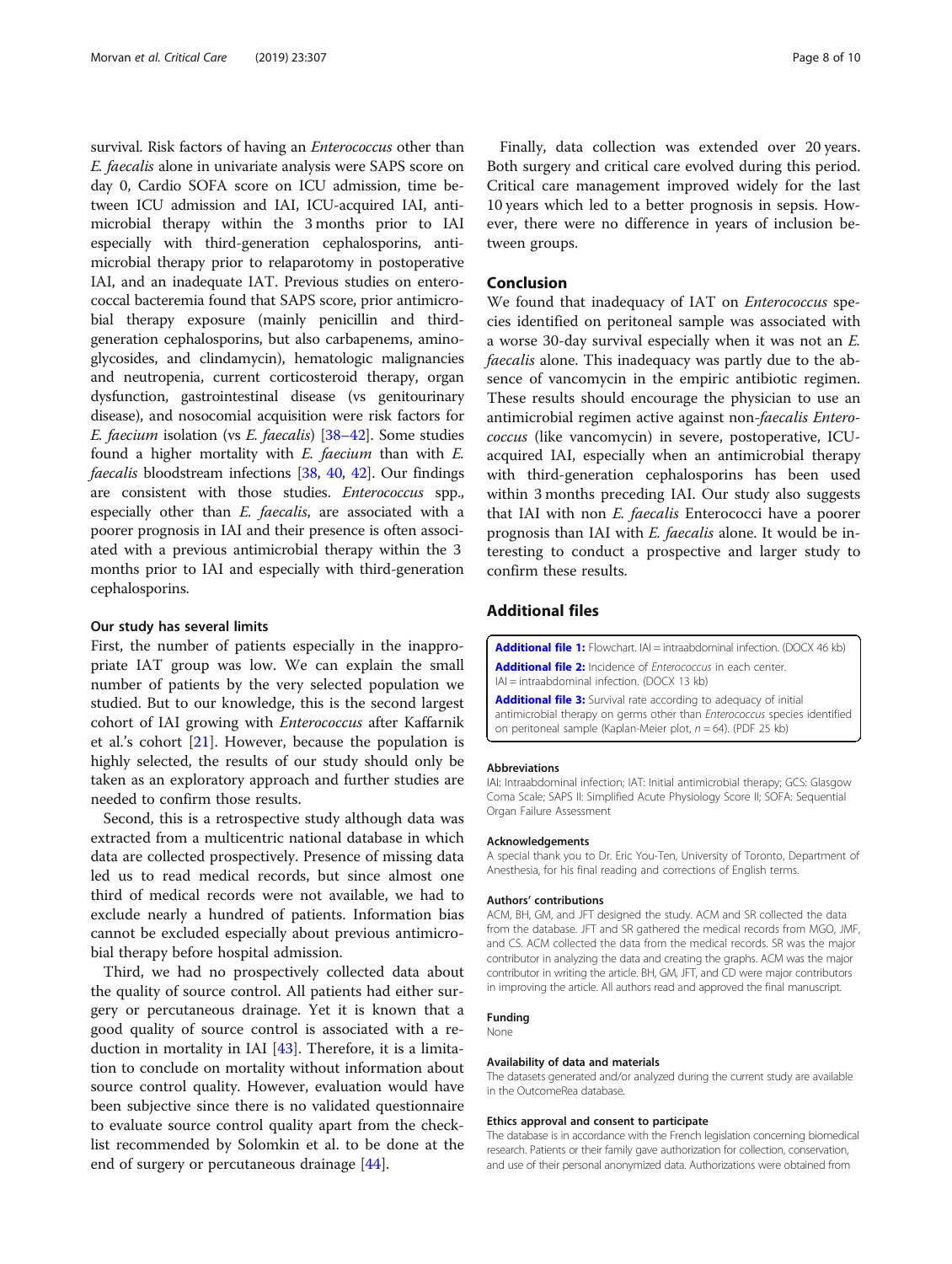<span id="page-8-0"></span>the CNIL (Commission Nationale de l'Informatique et des Libertés), the CCTIRS (Comité consultatif sur le traitement de l'information en matière de recherche), and the Rhône-Alpes-Auvergne Institutional Review Board.

#### Consent for publication

Not applicable.

#### Competing interests

The authors declare that they have no competing interests.

#### Author details

<sup>1</sup>Department of Anesthesiology and Critical Care Medicine, Hospices Civils de Lyon, Edouard Herriot Teaching Hospital, 5 place d'Arsonval, 69003 Lyon, France. <sup>2</sup>Polyvalent ICU, St Joseph Hospital, Paris, France. <sup>3</sup>UMR 1137 - IAME Team 5 – DeSCID: Decision Sciences in Infectious Diseases, Control and Care INSERM Paris Diderot University, Sorbonne Paris Cité, Paris, France. <sup>4</sup>Medical ICU, Respiratory Distress and Severe Infections, Nord Hospital, URMITE CNRS-UMR 6236, Aix-Marseille University, AP-HM, Marseille, France. <sup>5</sup>Medical ICU, Hospices Civils de Lyon, Edouard Herriot Teaching Hospital, Lyon, France. <sup>6</sup>Intensive Care Department, GHT Sud Yvelines, Centre Hospitalier de Versailles - Site André Mignot, Le Chesnay, Cedex, France. <sup>7</sup>Medical ICU, APHP, Saint-Louis Hospital, ECSTRA Team, and Clinical Epidemiology, UMR 1153 (Center of Epidemiology and Biostatistics, Sorbonne Paris Cité, CRESS), INSERM, Paris Diderot Sorbonne University, Paris, France. <sup>8</sup>Medical and Infectious Diseases ICU, Bichat University Hospital, AP-HP, Paris, France. <sup>9</sup>Medical ICU, Albert Michallon Hospital, Grenoble 1 University, Grenoble, France.

## Received: 8 June 2019 Accepted: 22 August 2019<br>Published online: 06 September 2019

#### References

- 1. Vincent J-L, Sakr Y, Sprung CL, Ranieri VM, Reinhart K, Gerlach H, et al. Sepsis in European intensive care units: results of the SOAP study. Crit Care Med. 2006;34(2):344–53.
- 2. Riché FC, Dray X, Laisné M-J, Matéo J, Raskine L, Sanson-Le Pors M-J, et al. Factors associated with septic shock and mortality in generalized peritonitis: comparison between community-acquired and postoperative peritonitis. Crit Care Lond Engl. 2009;13(3):R99.
- 3. Montravers P, Dupont H, Gauzit R, Veber B, Auboyer C, Blin P, et al. Candida as a risk factor for mortality in peritonitis. Crit Care Med. 2006;34(3):646–52.
- 4. Roehrborn A, Thomas L, Potreck O, Ebener C, Ohmann C, Goretzki PE, et al. The microbiology of postoperative peritonitis. Clin Infect Dis. 2001;33(9): 1513–9.
- 5. Montravers P, Dupont H, Leone M, Constantin J-M, Mertes P-M. Société française d'anesthésie et de réanimation (Sfar), et al. Guidelines for management of intra-abdominal infections. Anaesth Crit Care Pain Med. 2015;34(2):117–30.
- 6. Dupont H, Montravers P, Mohler J, Carbon C. Disparate findings on the role of virulence factors of Enterococcus faecalis in mouse and rat models of peritonitis. Infect Immun. 1998;66(6):2570–5.
- 7. Koch S, Hufnagel M, Theilacker C, Huebner J. Enterococcal infections: host response, therapeutic, and prophylactic possibilities. Vaccine. 2004;22(7):822–30.
- 8. Fisher K, Phillips C. The ecology, epidemiology and virulence of Enterococcus. Microbiol Read Engl. 2009;155(Pt 6):1749–57.
- 9. Matlow AG, Bohnen JM, Nohr C, Christou N, Meakins J. Pathogenicity of enterococci in a rat model of fecal peritonitis. J Infect Dis. 1989;160(1):142–5.
- 10. Montravers P, Andremont A, Massias L, Carbon C. Investigation of the potential role of Enterococcus faecalis in the pathophysiology of experimental peritonitis. J Infect Dis. 1994;169(4):821–30.
- 11. Montravers P, Mohler J, Saint Julien L, Carbon C. Evidence of the proinflammatory role of Enterococcus faecalis in polymicrobial peritonitis in rats. Infect Immun. 1997;65(1):144–9.
- 12. Burnett RJ, Haverstock DC, Dellinger EP, Reinhart HH, Bohnen JM, Rotstein OD, et al. Definition of the role of enterococcus in intraabdominal infection: analysis of a prospective randomized trial. Surgery. 1995;118(4):716–21 discussion 721-723.
- 13. Wacha H, Hau T, Dittmer R, Ohmann C. Risk factors associated with intraabdominal infections: a prospective multicenter study. Peritonitis Study Group Langenbecks Arch Surg. 1999;384(1):24–32.
- 14. Sitges-Serra A, López MJ, Girvent M, Almirall S, Sancho JJ. Postoperative enterococcal infection after treatment of complicated intra-abdominal sepsis. Br J Surg. 2002;89(3):361–7.
- 15. Gauzit R, Péan Y, Barth X, Mistretta F, Lalaude O, Top Study Team. Epidemiology, management, and prognosis of secondary non-postoperative peritonitis: a French prospective observational multicenter study. Surg Infect. 2009;10(2):119–27.
- 16. Cercenado E, Torroba L, Cantón R, Martínez-Martínez L, Chaves F, García-Rodríguez JA, et al. Multicenter study evaluating the role of enterococci in secondary bacterial peritonitis. J Clin Microbiol. 2010;48(2):456–9.
- 17. Sotto A, Lefrant JY, Fabbro-Peray P, Muller L, Tafuri J, Navarro F, et al. Evaluation of antimicrobial therapy management of 120 consecutive patients with secondary peritonitis. J Antimicrob Chemother. 2002;50(4):569-76.
- 18. Dupont H, Friggeri A, Touzeau J, Airapetian N, Tinturier F, Lobjoie E, et al. Enterococci increase the morbidity and mortality associated with severe intra-abdominal infections in elderly patients hospitalized in the intensive care unit. J Antimicrob Chemother. 2011;66(10):2379–85.
- 19. Theunissen C, Cherifi S, Karmali R. Management and outcome of high-risk peritonitis: a retrospective survey 2005-2009. Int J Infect Dis. 2011;15(11):e769–73.
- 20. Montravers P, Lepape A, Dubreuil L, Gauzit R, Pean Y, Benchimol D, et al. Clinical and microbiological profiles of community-acquired and nosocomial intra-abdominal infections: results of the French prospective, observational EBIIA study. J Antimicrob Chemother. 2009;63(4):785–94.
- 21. Kaffarnik MF, Urban M, Hopt UT, Utzolino S. Impact of enterococcus on immunocompetent and immunosuppressed patients with perforation of the small or large bowel. Technol Health Care. 2012;20(1):37–48.
- 22. Lautrette A, Garrouste-Orgeas M, Bertrand P-M, Goldgran-Toledano D, Jamali S, Laurent V, et al. Respective impact of no escalation of treatment, withholding and withdrawal of life-sustaining treatment on ICU patients' prognosis: a multicenter study of the Outcomerea research group. Intensive Care Med. 2015;41(10):1763–72.
- 23. Le Gall JR, Lemeshow S, Saulnier F. A new simplified acute physiology score (SAPS II) based on a European/North American multicenter study. JAMA. 1993;270(24):2957–63.
- 24. Knaus WA, Draper EA, Wagner DP, Zimmerman JE. Prognosis in acute organ-system failure. Ann Surg. 1985;202(6):685–93.
- 25. Rhodes A, Evans LE, Alhazzani W, Levy MM, Antonelli M, Ferrer R, et al. Surviving Sepsis Campaign: International Guidelines for Management of Sepsis and Septic Shock: 2016. Intensive Care Med. 2017;43(3):304–77.
- 26. Montravers P, Gauzit R, Muller C, Marmuse JP, Fichelle A, Desmonts JM. Emergence of antibiotic-resistant bacteria in cases of peritonitis after intraabdominal surgery affects the efficacy of empirical antimicrobial therapy. Clin Infect Dis. 1996;23(3):486–94.
- 27. Freedberg DE, Zhou MJ, Cohen ME, Annavajhala MK, Khan S, Moscoso DI, et al. Pathogen colonization of the gastrointestinal microbiome at intensive care unit admission and risk for subsequent death or infection. Intensive Care Med. 2018;44(8):1203–11.
- 28. Röhrborn A, Wacha H, Schöffel U, Billing A, Aeberhard P, Gebhard B, et al. Coverage of enterococci in community acquired secondary peritonitis: results of a randomized trial. Surg Infect. 2000;1(2):95–107.
- 29. Vergis EN, Hayden MK, Chow JW, Snydman DR, Zervos MJ, Linden PK, et al. Determinants of vancomycin resistance and mortality rates in enterococcal bacteremia. A prospective multicenter study. Ann Intern Med. 2001;135(7): 484–92.
- 30. Mosdell DM, Morris DM, Voltura A, Pitcher DE, Twiest MW, Milne RL, et al. Antibiotic treatment for surgical peritonitis. Ann Surg. 1991;214(5):543–9.
- 31. Sturkenboom MCJM, Goettsch WG, Picelli G. in 't Veld B, Yin DD, de Jong RB, et al. Inappropriate initial treatment of secondary intra-abdominal infections leads to increased risk of clinical failure and costs. Br J Clin Pharmacol. 2005;60(4):438–43.
- 32. Harbarth S, Garbino J, Pugin J, Romand JA, Lew D, Pittet D. Inappropriate initial antimicrobial therapy and its effect on survival in a clinical trial of immunomodulating therapy for severe sepsis. Am J Med. 2003;115(7):529–35.
- 33. Cattan P, Yin DD, Sarfati E, Lyu R, De Zelicourt M, Fagnani F. Cost of care for inpatients with community-acquired intra-abdominal infections. Eur J Clin Microbiol Infect Dis Off Publ Eur Soc Clin Microbiol. 2002;21(11):787–93.
- 34. Krobot K, Yin D, Zhang Q, Sen S, Altendorf-Hofmann A, Scheele J, et al. Effect of inappropriate initial empiric antibiotic therapy on outcome of patients with community-acquired intra-abdominal infections requiring surgery. Eur J Clin Microbiol Infect Dis Off Publ Eur Soc Clin Microbiol. 2004; 23(9):682–7.